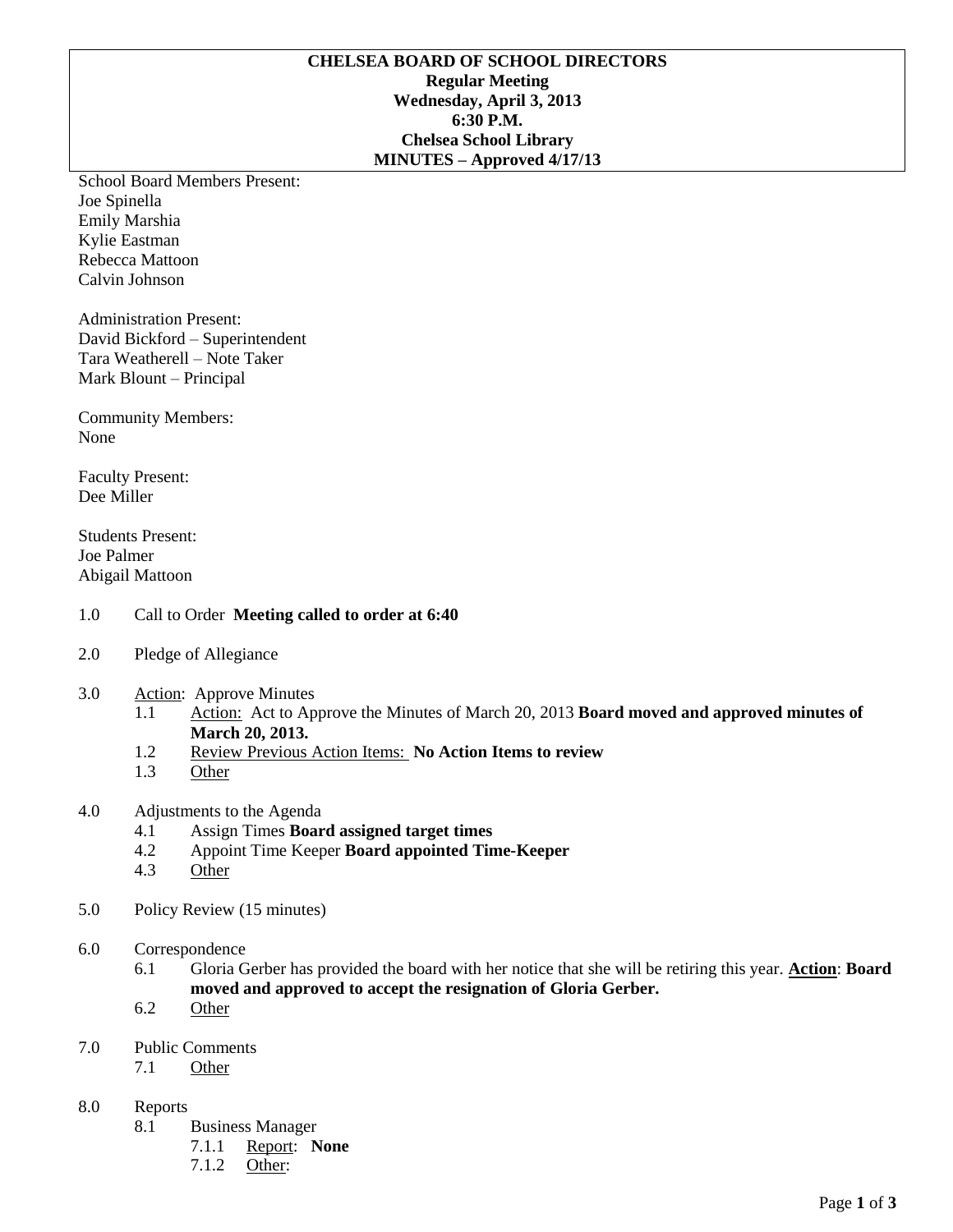- 8.2 Principal
	- 8.2.1 Report: Principal's Report
		- 8.2.1.1 Open Houses were held a couple of mornings last week for long term sub, Lisa Forbes in for Amanda Gray
		- 8.2.1.2 Donation was received of an Outdoor Bread Oven
		- 8.2.1.3 Clear the Hallways drill was done today to practice the Emergency Response Plan Protocols.
		- 8.2.1.4 Shared Mindy Farnham's Letter for 2013-2014 Schedule Scheduling will be held the week of April  $8<sup>th</sup>$
		- 8.2.1.5 Senior Research Projects to be held May  $17<sup>th</sup>$ , this is the same day that the Chelsea Senior Citizens Lunch and have invited the Seniors to be a part of the presentation
		- 8.2.1.6 Working on the revision of the Student Handbook
		- 8.2.1.7 Mark & Cathy Johnson have been discussing on June  $14<sup>th</sup>$  Senior Class Graduation, would like to start a new tradition of Senior Class Brunch, parents would be invited, along with School Board Members and Faculty/Staff
		- 8.2.1.8 Recruitment in the last couple of weeks has increased including inquiries from Parents & Guardians from Wellspring, Oxbow, Waites River
		- 8.2.1.9 April  $12<sup>th</sup>$  OWSU Middle School Social Activity Supersounds DJ will provide music and black lights for the social activity
	- 8.2.2 Report: Library Renovations Proposal CHS Student Joe Palmer (power point)
		- 8.2.2.1 Joe Palmer recommended that the computers be moved to the wall where the tall bookshelves are located now. Joe requested approval to remove the stained glass window from above the original front entrance and place it above the computers in a framed light box so that it could be shared with and appreciated by all students, faculty, staff, visitors and community members who come to the library. Joe also recommended moving the checkout area around the corner as well as increasing the height on the shelves in the kindergarten section to provide better sectioning. **Action**: **Board moved and approved the request to move the stained glassed window from the original front entrance to the library as presented by Joe Palmer.**
	- 8.2.3 Other: Policy F32 School Board Student Representatives (passed out current policy)
		- 8.2.3.1 Policy was adopted in 2003 and Mark is happy to carry out the policy and will connect with the Student Counselor Advisor to proceed with getting student reps to serve on the board. **Board would like to proceed.**
- 8.3 Superintendent
	- 8.3.1 Report: Legislative Update
		- 8.3.1.1 not a lot of reporting by either Principal or Superintendent Committees
		- 8.3.1.2 debate around broad based taxes has been taking up a lot of time
		- 8.3.1.3 the bill for dual enrollment is seeing some action no cost to boards during years 1 & 2 shared costs after that
		- 8.3.1.4 bill for agency fee which would require schools to withhold a % amount of the union dues from nonmembers
	- 8.3.2 Other:
- 8.4 OWSU
	- 7.4.1 Report: Update on Negotiations
		- Agency Fees will be discussed during the next meeting and board discussed their thoughts of the agency fee or fair share fee.
		- Discussion regarding board's thoughts about going into a school year without a contract if a consolidated contract between all schools in OWSU is not achieved prior to the start of the next school year. Discussed options for alternate plan in the event that it becomes clear that a consolidated contract will not be formalized in time for the next school year.
		- OWSU Board Report:
			- Heather was at attendance at this meeting to discuss Pathways